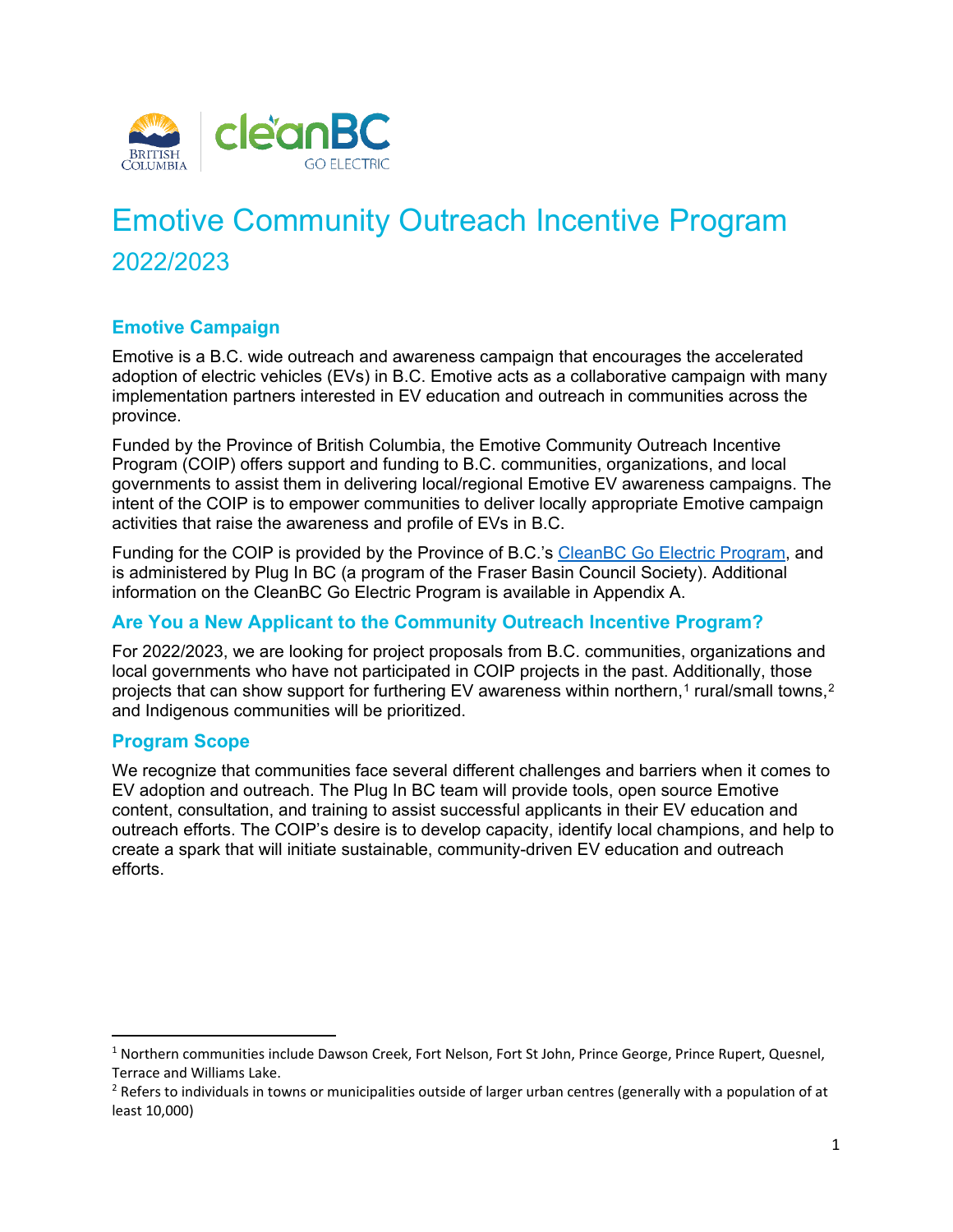# **Community Outreach Incentive Program Support Options**

# **(1) The Emotive Assets Kit**

The Emotive Assets Kit can be a digital and/or physical resource that includes limited printed collateral and various digital files branded with the Emotive logo that facilitate increased EV awareness (e.g. list of EVs available in B.C., FAQ document, incentive literature, etc.).

Interested parties can email Michael Stanyer, [mstanyer@fraserbasin.ca](mailto:mstanyer@fraserbasin.ca) to request an [Assets](https://pluginbc.ca/wp/wp-content/uploads/2021/03/Emotive-Assets-List.pdf) [Kit.](https://pluginbc.ca/wp/wp-content/uploads/2021/03/Emotive-Assets-List.pdf) 

# **(2) Funding Support**

Apply for financial support to run EV education and outreach activities in your community.

Many of these activities in the past have been public EV test drive events, community forums, the development of video content and the hosting of online webinars. Whichever education and outreach activity you propose to undertake in your application, we ask that you ensure safe COVID-19 practices. We have provided a list of ideas that may act as alternative ideas to inperson events and other gatherings (see Activities below).

Please note that all in-person events should take into account, and plan for the latest public health advice related to COVID-19 from the [BC Centre for Disease Control](http://www.bccdc.ca/health-info/diseases-conditions/covid-19/event-planning) and will require information to be provided about deadlines for cancelling venue bookings. Please, take a look at the [application form f](https://fraserbasin.limequery.com/634959?lang=en)or more details.

Applicants can apply for the following levels of funding:

- 1) Up to \$5,000 to support EV outreach activities in their community. Those applicants who are new to the COIP, and can show how projects support furthering EV awareness and education within northern, rural/small towns, and Indigenous communities will be prioritized
- 2) Up to \$10,000 for a campaign that will span across multiple communities. Multiple community campaign funding will only be offered for activities which serve multiple communities and therefore require additional expenses. Those applicants who are new to the COIP, and can show how projects support furthering EV awareness within northern, rural/small towns, and Indigenous communities will be prioritized

Successful applicants will also receive a *digital* Emotive Assets Kit, training, and limited staff support from Plug In BC.

Projects are expected to be completed by May 31, 2023.

#### **Activities/Events Cancelled Due to Emergencies**

If an activity or event is cancelled due to an emergency, the COIP recipient may either:

- Submit a revised application for an alternative activity to be completed before May 31, 2023.
- Or, the recipient may receive an extension for the same activity to be completed before December 31,2023.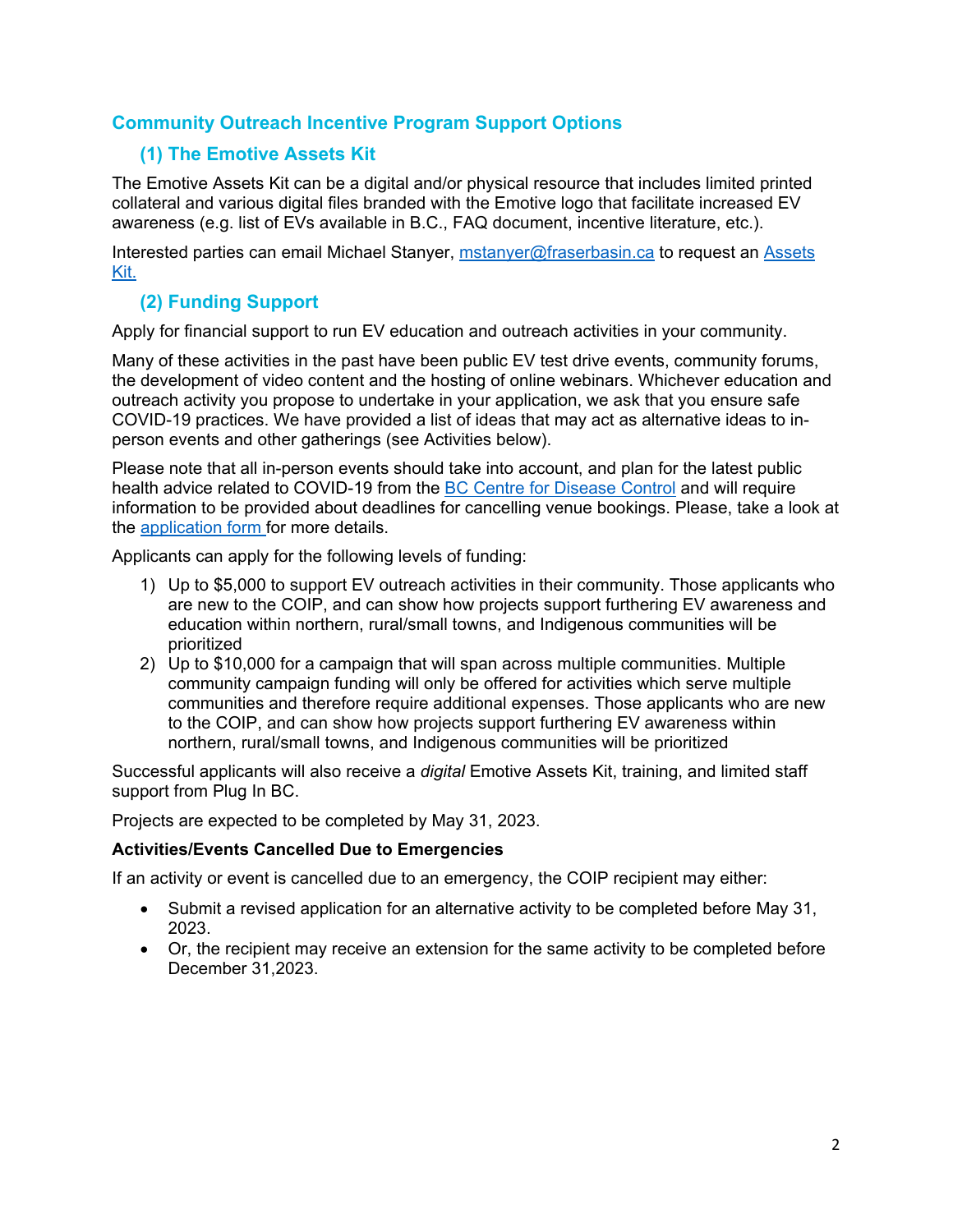# **Activity Ideas for the Community Outreach Incentive Program**

The following suggestions are not exhaustive. Feel free to include any of these in your application or send us something entirely new!

#### **Local EV Awareness Campaign**

The original bread and butter of the COIP. We are looking forward to more in-person events in 2022/23! These types of activities are great for showcasing and getting hands-on experiences with EVs in your community, and often include demos and discussions with local EV Ambassadors.[3](#page-2-0) The awareness campaign can be hosted as an event on its own or could become part of an event that your community already hosts on an annual/frequent basis.

#### **Organize a Challenge or Scavenger Hunt**

Mobilize your local EV Ambassadors to show off locations, vehicles, and EV usage in your community. Think about some places and practices that you want to highlight, then challenge your peers to knock them all off a list. Of course, you'll need to document these activities with pictures and descriptions so that others can see what you've been up to.

#### **Share Your #LiveElectric Stories**

Your stories are important in demonstrating that EVs make sense in your community. Share your experience and inspire others to go electric with a series of brief but well-crafted #LiveElectric ownership stories, high quality photography and maybe even some video content too! These stories will be published on the Emotive website and shared on our social media channels. See examples [here.](http://www.emotivebc.ca/blog)

Guideline: Budget \$200-\$300 per story to account for professional photography plus rewards for participants (Emotive #LiveElectric shirts, mugs, etc.) Your activity could be up to five stories on their own, or part of a larger COIP application.

#### **Develop New Print, PDF, and Digital Guides for Your Community**

What would you like to tell new, prospective, or visiting EV drivers in a brief pamphlet or digital material? We can give you some EV basics to include, and you fill in the local details. Apply for funding to develop digital materials to promote online or print materials you can hand out.

#### **Host an In-Person/Virtual Speaker Series or Symposium**

Both options provide a great venue to connect either in-person or online and can focus on a myriad of different subjects on EV education an awareness. While the cost of hosting a

<span id="page-2-0"></span><sup>&</sup>lt;sup>3</sup> Emotive's 'EV Ambassadors' are the voice of the Emotive campaign and are vital to its success. EV Ambassadors are local volunteers within B.C. communities who help at education and awareness events, and play a large role in helping with COIP projects. If you've ever been to an Emotive event there's a chance you have met a local EV Ambassador!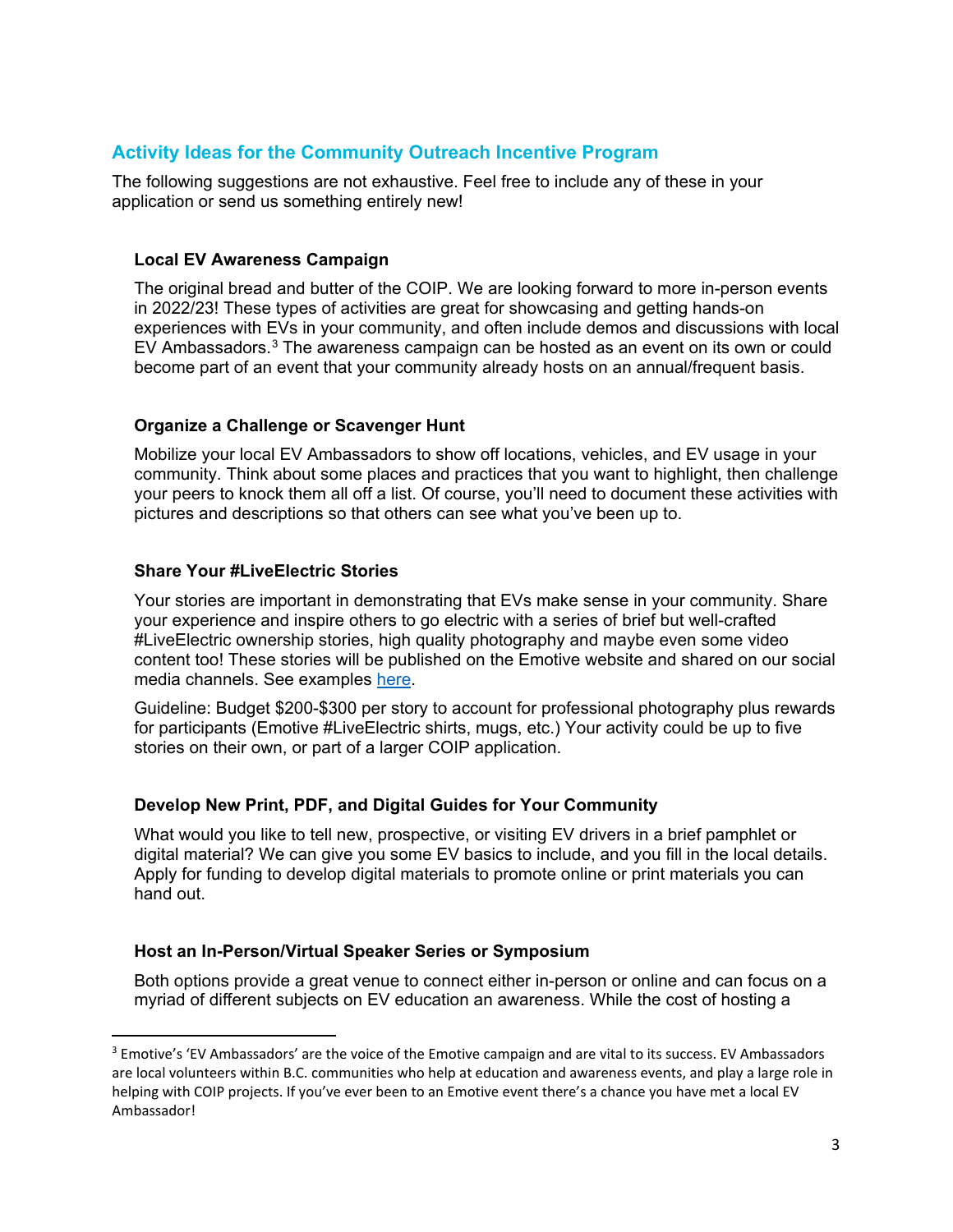webinar can be much lower than a real-world event, there are still promotional expenses, software and service costs, and speaker fees to be accounted for. Funding for a virtual conference lets you go big with high profile speakers and proper technology.

### **Produce Inspiring Videos**

Show off EVs in your community! Really hit home with shots of EVs at local landmarks, recreation sites and doing essential driving tasks in your community.

Here are some guidelines for generating video ideas with the *Hero, Hub, Help framework*:

**Hero Videos**: Grab people's attention. Engage viewers with high quality visuals to show that EVs are in your community and are fun to drive! These don't need a great deal of voice over but should use multiple vehicles, multiple locations, and professional videography to draw the audience in and inspire them to learn more.

*Target: one video, 2-3 minutes in length*.

Examples:

- [Driving an Electric Car in Kamloops, BC](https://www.youtube.com/watch?v=-2fUC9E59DI)
- [Okanagan Adventures: The Electric Vehicle Experience](https://www.youtube.com/watch?v=kxwxH_NnCO4)
- [Embracing Electric: Driving an EV in the Okanagan and Kootenay-Boundary Region](https://www.youtube.com/watch?v=ZVO-yZRJhCU)

**Hub Videos**: Content that people value and want to actively receive. This is episodic, building an ongoing relationship with our audience. Think about a short series of topics to discuss or demonstrate, or EV Ambassadors to cover in your community. Emotive has new videos to tackle big topics like environmental impacts – so we're looking for you to share your local, personal experience: maybe a series of virtual test drives or EV driver interviews.

*Target: 3 videos, 60-90 seconds each*.

Examples:

- [Driving Electric for a Smaller Footprint Sea to Sky Region, BC](https://www.youtube.com/watch?v=-emWsUoWtrM)
- [Electric Commutes for a Career She Loves Sea to Sky Region, BC](https://www.youtube.com/watch?v=Lp8rDNrWceU)
- [On the Road to Savings, Going Electric in the Sea to Sky Region, BC](https://www.youtube.com/watch?v=2zmdLT03YE4)

**Help Videos**: Short "how to" clips to answer common (or really odd) questions, like:

- How to locate and use local charging stations;
- How much power you regenerate on a big hill;
- What you do with all that extra gas money;
- How often and where you charge; or,
- How to wash an electric car (spoiler: just like any other car).

*Target: 5-6 videos, 1-2 minutes each with good quality video and audio, but they don't need complicated camera work.* 

Example:

**[Electric Vehicle FAQ](https://www.youtube.com/watch?v=CNX5gDm9Crs&list=PLqDZH1HLKou-8bYE4FiEwSQx8axRkq3NC)**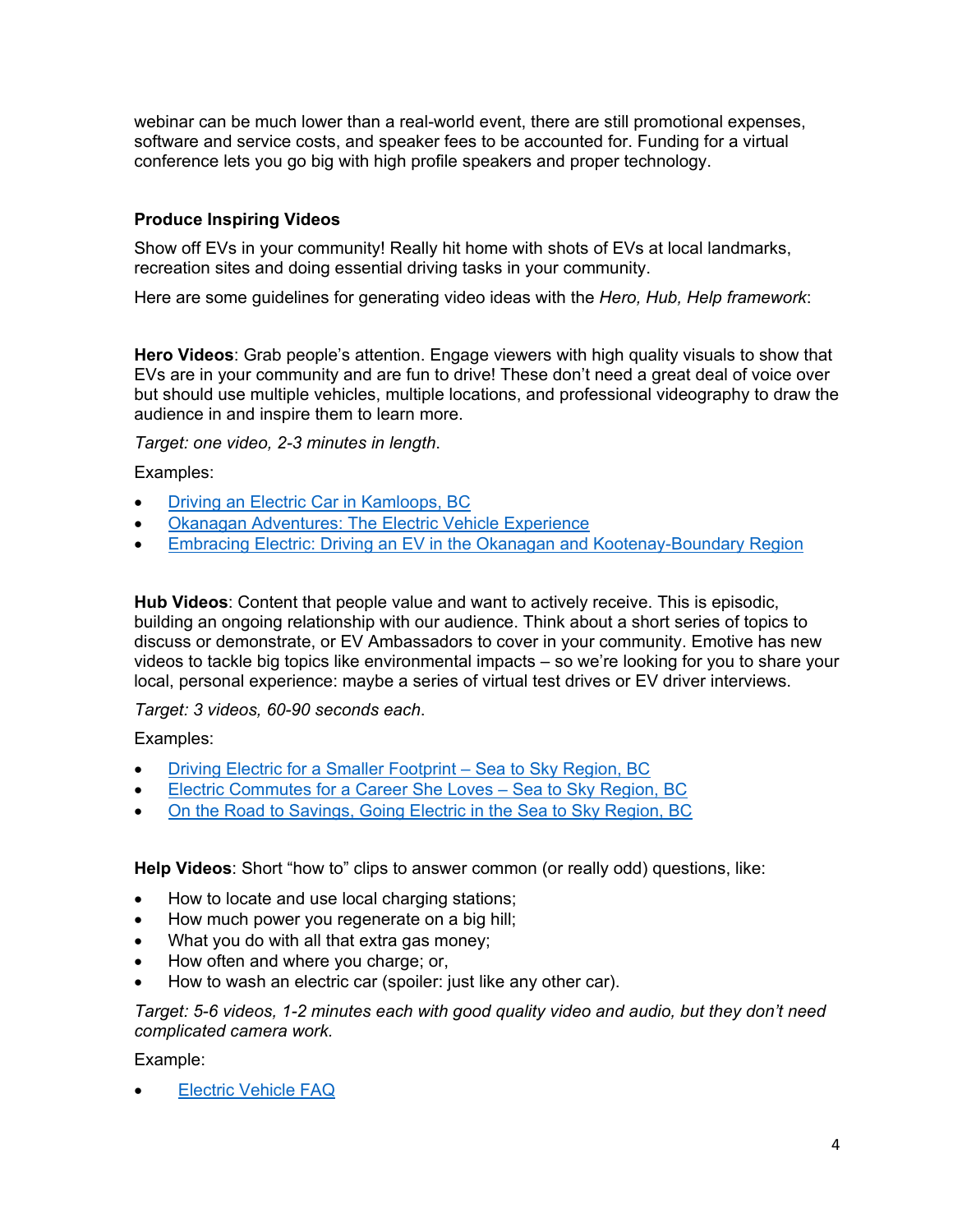Remember, these are just some ideas to get you started. Keep in mind that statistics change, and policies are always evolving, so stay away from specifics in videos that could become dated. If you want to include statistics, please provide sources or references.

## **Something Completely Different!**

This is not an exhaustive list. If you want to discuss your idea before submitting an application, please contact Michael Stanyer, [mstanyer@fraserbasin.ca.](mailto:mstanyer@fraserbasin.ca)

# **Plug In BC Support**

Fraser Basin Council staff on the Plug In BC team are able to offer limited support via email or phone. Support includes advice on engagement activity/event logistics, local partner search, marketing and communications, connecting with Emotive ambassadors, and connecting with the Emotive Campaign Network to share success stories. Support will depend on staff availability and may be deferred to the Campaign Network or an Emotive Ambassador.

The Emotive Campaigns Network operates as a hub/network where communities can collaborate on best practices, challenges and activities in local and regional campaigns. (Find additional information in Appendix A)

# **Applicant Eligibility**

Applicants must meet the following Eligibility Criteria:

- 1. Eligible applicants include NGOs, businesses, local governments, and Indigenous groups/organizations in B.C.
- 2. Activities must aim to raise awareness about EVs in B.C.

Terms and Conditions

- 1. Applicant cannot profit financially from the Emotive brand.
- 2. Promotion must be brand neutral with respect to vehicle makes and models.
- 3. Organizational staff/members must review provided Emotive training materials (provided upon acceptance).
- 4. Applicant must sign the **Emotive Official Mark Consent Agreement**.
- 3. Applicant must have staff and volunteers sign the Emotive Photo Waiver (provided upon acceptance).
- 4. Applicant must track the number of people engaged by each activity.
- 5. After final activity, applicant must submit a post-activity/event report online (see Appendix C – Final report questions).
- 6. Emotive retains the ability to prioritize applications based on geographic reach in rural and northern communities.
- 7. Emotive retains the ability to prioritize applications based on those who are new to the Emotive Campaign and have not received project funding under a prior COIP funding call.

#### Eligible Costs

Eligible costs are all direct costs properly and reasonably incurred in relation to the proposed project. Eligible costs include:

1. Personnel: organizational staff time related to the Emotive project,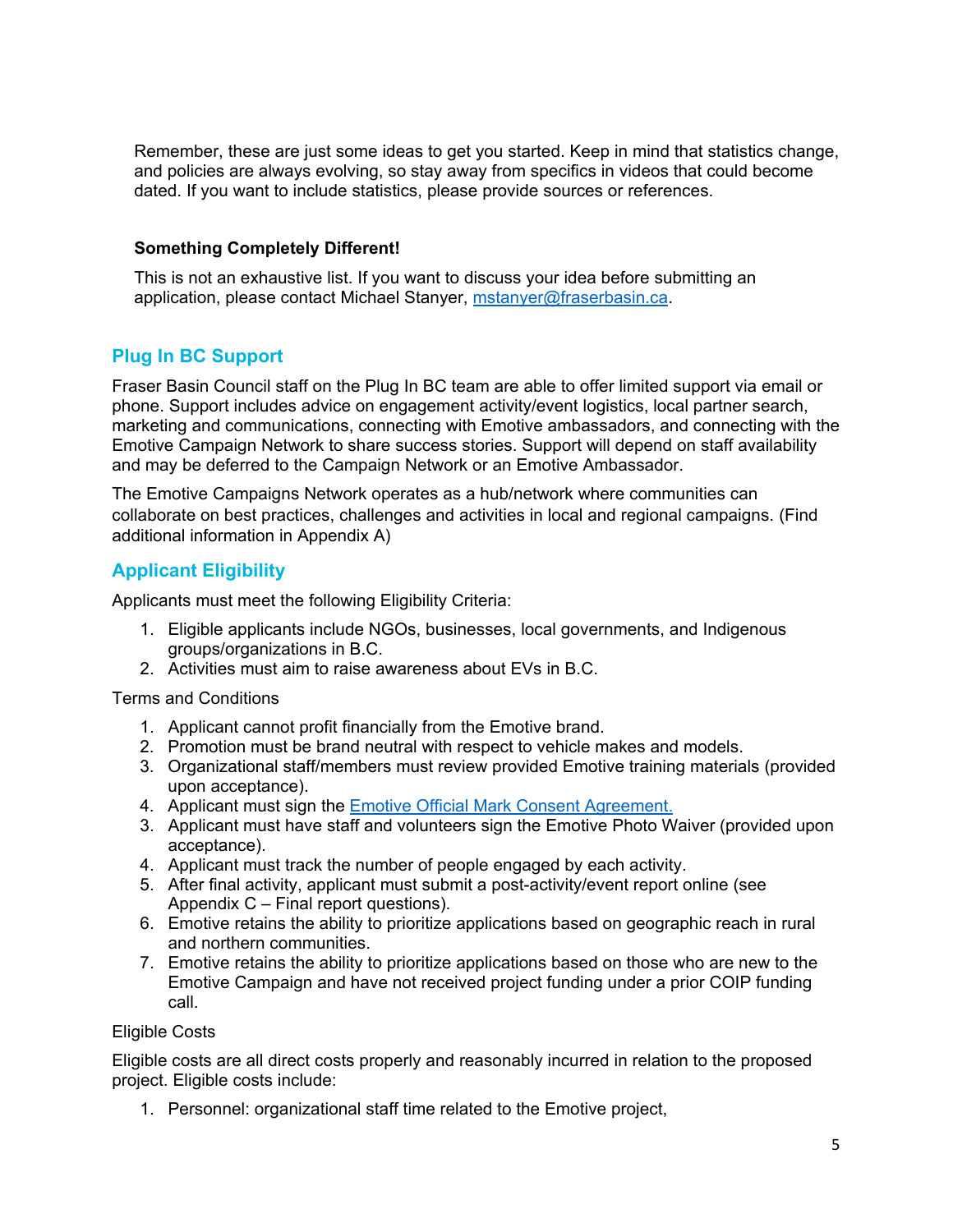- 2. Materials: signage, event stationery and cleaning/sanitization supplies, promotional items, posters/banners and brochures (printed materials must have Emotive branding and proofs must be provided before printing),
- 3. Registration fees, event insurance and venue or equipment rental,
- 4. Services: graphic design, audio/video, advertising, translation, event security and first aid, and,
- 5. Travel/meals for event staff and volunteers.

#### Ineligible Costs

- 1. Administrative overhead charges,
- 2. Personnel costs not related to the Emotive project,
- 3. Purchase of computers and software, phones or office equipment,
- 4. GST, and,
- 5. Alcohol.

# **Application Process**

Application process to receive funding support:

- 1. Review the Emotive Outreach Incentive Program description on the Emotive website a. Carefully read the eligibility, application and award process in this document.
- 2. Review application questions and prepare a budget. See: Appendix B Application Questions
- 3. Submit your application and budget online through [LimeSurvey](https://fraserbasin.limequery.com/634959?lang=en) 
	- a. Applications will be open beginning on April 27 and will close on May 27, 2022 at 5:00pm\*

\*We may continue a rolling intake after this date if funds remain.

## **Award Process**

Award incentive process to receive Funding Support:

- 1. Upon acceptance, applicants must submit the following documents, prior to the release of 75% of funds, via email:
	- a. The Official Mark Consent Agreement (signed by applicant and partners).
	- b. Contract (signed).
- 2. Successful Applicants are strongly recommended to join the Emotive Campaigns Network to collaborate on best practices, challenges and activities in local and regional campaigns to deliver a more powerful province‐wide Emotive Program. Join by emailing Michael Stanyer, [mstanyer@fraserbasin.ca.](mailto:mstanyer@fraserbasin.ca)
- 3. Upon completion of the event/campaign work recipients must submit the following documents, prior to the release of the remaining 25% of funds:
	- a. Post-activity/event/final report
	- b. Final budget including receipts
	- c. Photo waivers.

## **Questions and Support**

Contact Michael Stanyer, [mstanyer@fraserbasin.ca](mailto:mstanyer@pluginbc.ca)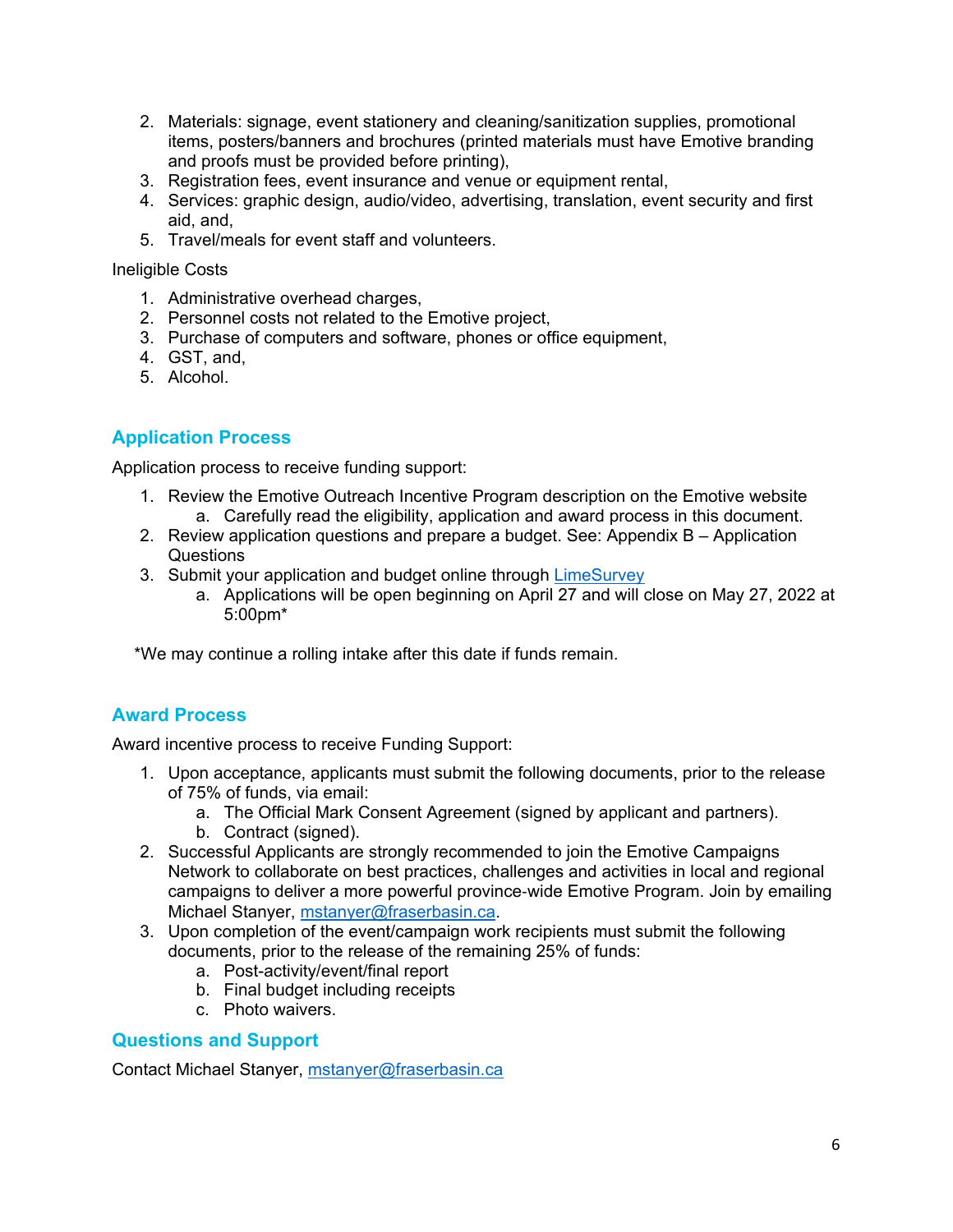# **Appendix A - Background**

Emotive is one of a suite of programs offered under the Province of B.C.'s CleanBC Go Electric Program. The Emotive program is funded through the Ministry of Energy, Mines and Low Carbon Innovation and is administered by the Fraser Basin Council Society. The Province of B.C.'s CleanBC Go Electric Program is designed to encourage and accelerate the adoption of zero-emission vehicles (ZEVs) in B.C. for both their environmental and economic benefits.

Emotive was developed in 2014 by the Province of B.C., Metro Vancouver, the City of Vancouver, the City of Surrey, and Fraser Basin Council Society. The key intention behind the Emotive brand is to encourage and accelerate the adoption of electric vehicles (EVs) in B.C. Emotive now has community partners throughout B.C. who accelerate the adoption of EVs by holding demonstration and test drive events, developing videos, and sharing their EV stories.

The Emotive Campaigns Network was established to provide a hub where communities can collaborate on how best to deliver local and regional EV campaigns. The Campaigns Network provides a place to generate ideas around materials, campaign or event tactics, learn about existing campaigns and EV outreach efforts, and share challenges and solutions.

# **Appendix B – Application Questions**

All application questions must be submitted online via LimeSurvey.

WE WILL ONLY ACCEPT APPLICATIONS VIA THE ONLINE SURVEY PORTAL. **[Apply here](https://fraserbasin.limequery.com/634959?lang=en)**

#### **Application Questions**

**Complete your application [online.](https://fraserbasin.limequery.com/634959?lang=en) You can preview the application questions below, but applications must be made online.** 

#### A. Applicant information

- 1. Organization name
- 2. Organization address
- 3. Type of organization
	- i. Local Government
	- ii. Indigenous
	- iii. Business
	- iv. NGO
	- v. Other
- 4. Which Emotive funding stream are you applying to?
	- i. Emotive Assets Kit
	- ii. Single Community
	- iii. Multiple Community Campaign
- 5. How much funding are you requesting in total (\$0-10,000)?
- 6. Have you received COIP funding in the past?
	- i. If yes, how much? (If you have received funding more than once, please indicated funding received per project)
	- ii. If yes, which year did you participate? (If you have received funding for more than one project and over multiple years, please indicate each year you have participated)
- 7. Is your activity or event in a northern, rural/small town or Indigenous community?
- 8. Name of your organizational champion or staff representative.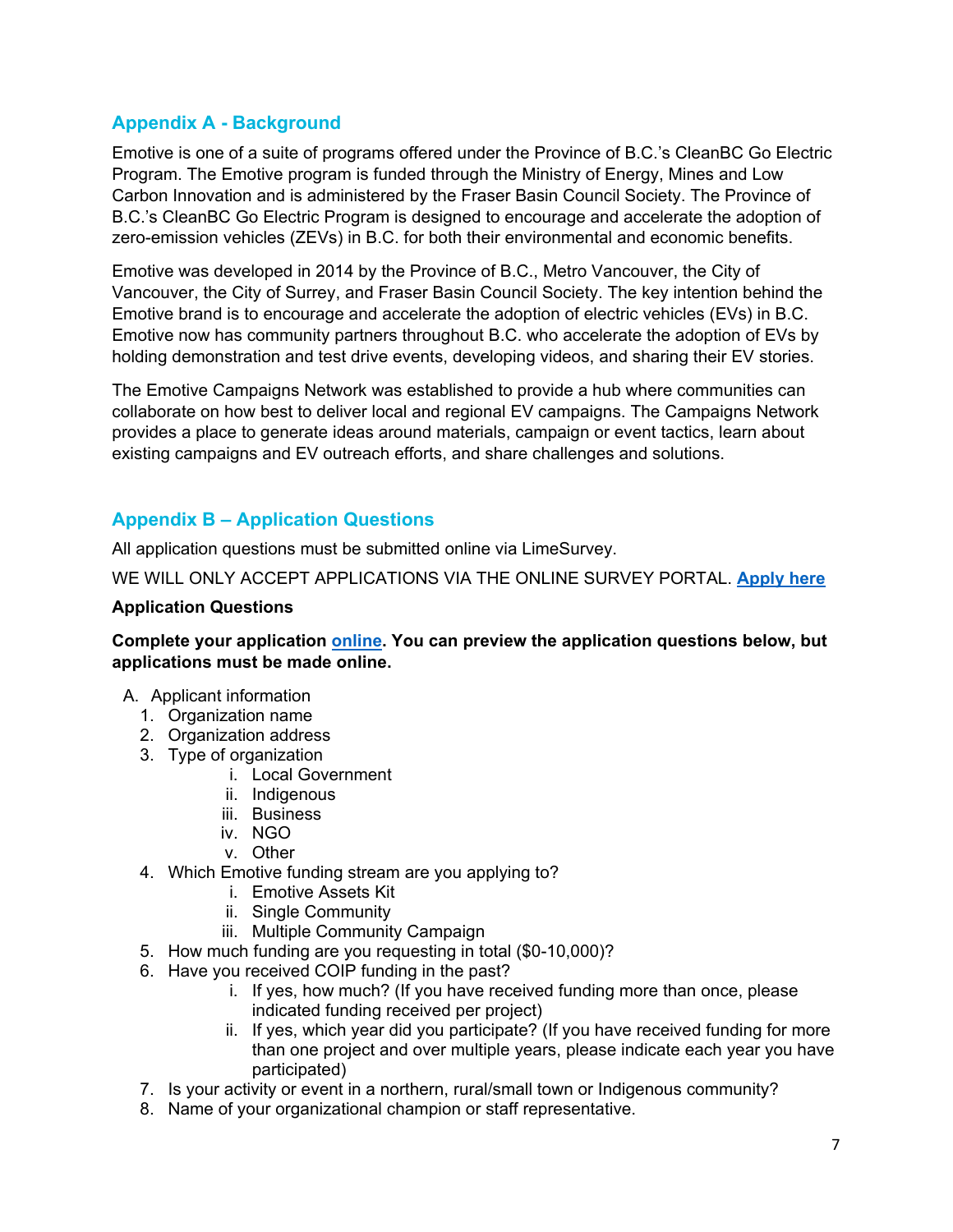- 9. Title of your organizational champion or staff representative.
- 10. Contact email of your organizational champion or staff representative.
- 11. Contact phone number of your organization's champion or staff representative.
- B. Activity/event
	- 1. Describe the event(s) or activity goal(s).
	- 2. Event or activity description:
		- a. Activity or event name
		- b. Location
		- c. Date and time
		- d. Type of activity or event (farmers market, video production, etc.)
		- e. Describe your activity or event
		- f. Has the location already been secured? If not, what needs to happen to secure the venue?
		- g. If you must pay for a venue booking, what is the deadline for cancelation, if necessary?
		- h. In case your activity or event is cancelled due to an emergency, briefly describe an alternative activity or event you would be interested in doing.
		- i. What is the target number of people engaged?
	- 3. Describe your pre-activity/event marketing and promotion activities.
	- 4. Describe any post-activity/event marketing and promotion activities.
	- 5. List the names of each partner organization helping to deliver the activity/event.
	- 6. Do you need a permit or insurance for this activity/event?
		- a. Has the appropriate permit and/or insurance been obtained?
	- 7. List materials needed for your activity/event, including materials from the Emotive Assets Kit if needed.
	- 8. Will you be showcasing an electric vehicle?
		- a. Has an electric vehicle been secured for your activity/event?
	- 9. How many staff will be delivering your event or activity?
	- 10. How many youths (ages 18-30) will be employed to deliver your event or activity?
	- 11. Do you have volunteers or EV Ambassadors supporting your activity/event?
	- 12. List any additional metrics used to measure success.
	- 13. Describe any other aspect of your Emotive outreach plan not already listed here, such as additional activities, marketing, promotions, collaboration, and/or partnerships, etc.
- C. Budget
	- 1. Budget
		- a. Personnel:
		- b. Materials:
			- i. Note: Items for prizes or give-aways must be included in your budget. They will not be provided *in addition* to COIP funding.
		- c. Services:
		- d. Registration Fees:
		- e. Travel/meals: \_\_\_\_\_\_\_\_\_\_\_Other:
		- f. Total:
	- 2. If you included a cost under *Other*, describe the cost you are including.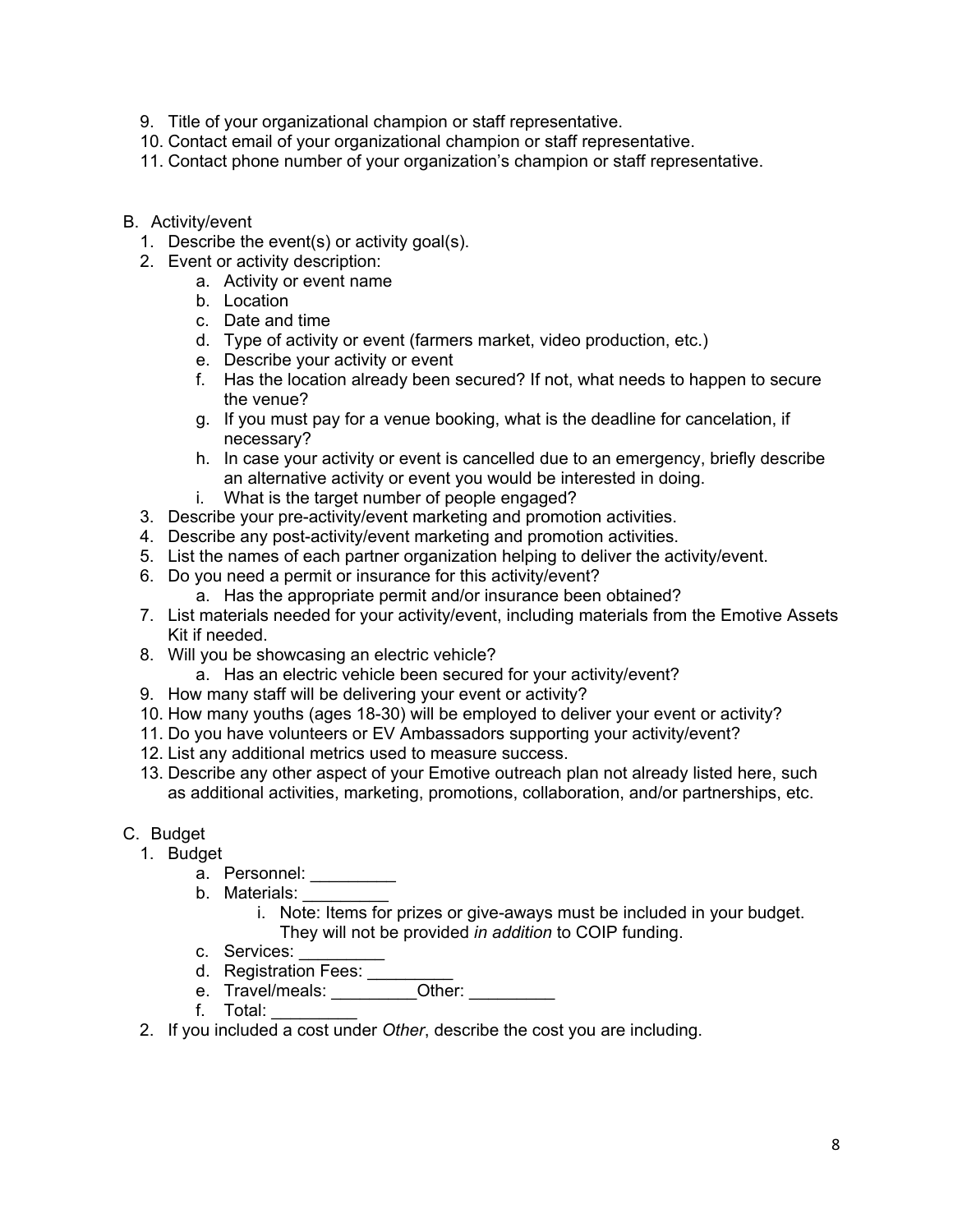### D. Consent

- 1. I confirm that the information herein is correct, and I agree to meet all eligibility requirements including the submission of a final report; I understand that the dissemination of funds may be withheld until all criteria are met.
- 2. Do you agree to email Fraser Basin Council photo descriptions and images for Emotive's Social Media channels (if applicable)?
- 3. Do you agree to take photos at the event and send to Fraser Basin Council (ensures proper photo waivers have been signed and logo is displayed prominently)?
- 4. Do you agree to tag Emotive/ use hashtags in all social media communications/posts?
- 5. Do you agree to sign the Official Mark Consent Agreement and get partners to sign if applicable? Link to the downloadable Official Mark Consent Agreement available [here](https://pluginbc.ca/wp/wp-content/uploads/2018/07/FINAL-2018-07-25-Emotive-Official-Mark-Consent-Agreement.pdf) (please open link in a new tab).
- 6. Do you agree to have all event volunteers review the Emotive Training document?
- 7. Do you agree not to profit financially from the Emotive brand?
- 8. Do you agree that promotion will be brand neutral with respect to vehicle makes and models?
- 9. Do you agree to submit post-event report online?
	- a. A link to the post-event report will be sent to you after your event/campaign.
- 10. Please explain why you answered no to any of the questions above.

# **Appendix C – Final report questions**

### **Final report template/survey. The final report will be [submitted online.](https://fraserbasin.limequery.com/438923?lang=en)**

- 1. Please list your name, title, and organization.
- 2. Provide a spending summary.
	- a. Personnel: \_\_\_\_\_\_\_\_
	- b. Materials: \_\_\_\_\_\_\_\_\_
	- c. Services: \_\_\_\_\_\_\_\_
	- d. Registration Fees:
	- e. Travel/meals: \_\_\_\_\_\_\_\_\_
	- f. Other:
	- g. Total: \_\_\_\_\_\_\_\_\_
- 3. Describe any differences between your Emotive Community Outreach Incentive Program proposal and actual activities.
- 4. What is your estimated overall reach from all Emotive activities (events/ social media/ newsletter etc.)? Did the activities reach your target audience and engagement numbers? If no, explain.
- 5. Describe your marketing and promotional activities.
- 6. List any barriers or challenges you encountered in the delivery of activities/events.
- 7. List any actions you would take to improve your activity/event. Include lessons learned and ideas to amplify impact.
- 8. Answer the following for each activity/event:
	- a. Name of activity or event.
	- b. Location of activity or event.
	- c. Date of activity or event.
	- d. Description and summary of activity or event.
	- e. If applicable: How many people attended your event?
	- f. How many people did you directly engage in conversations about Electric Vehicles?